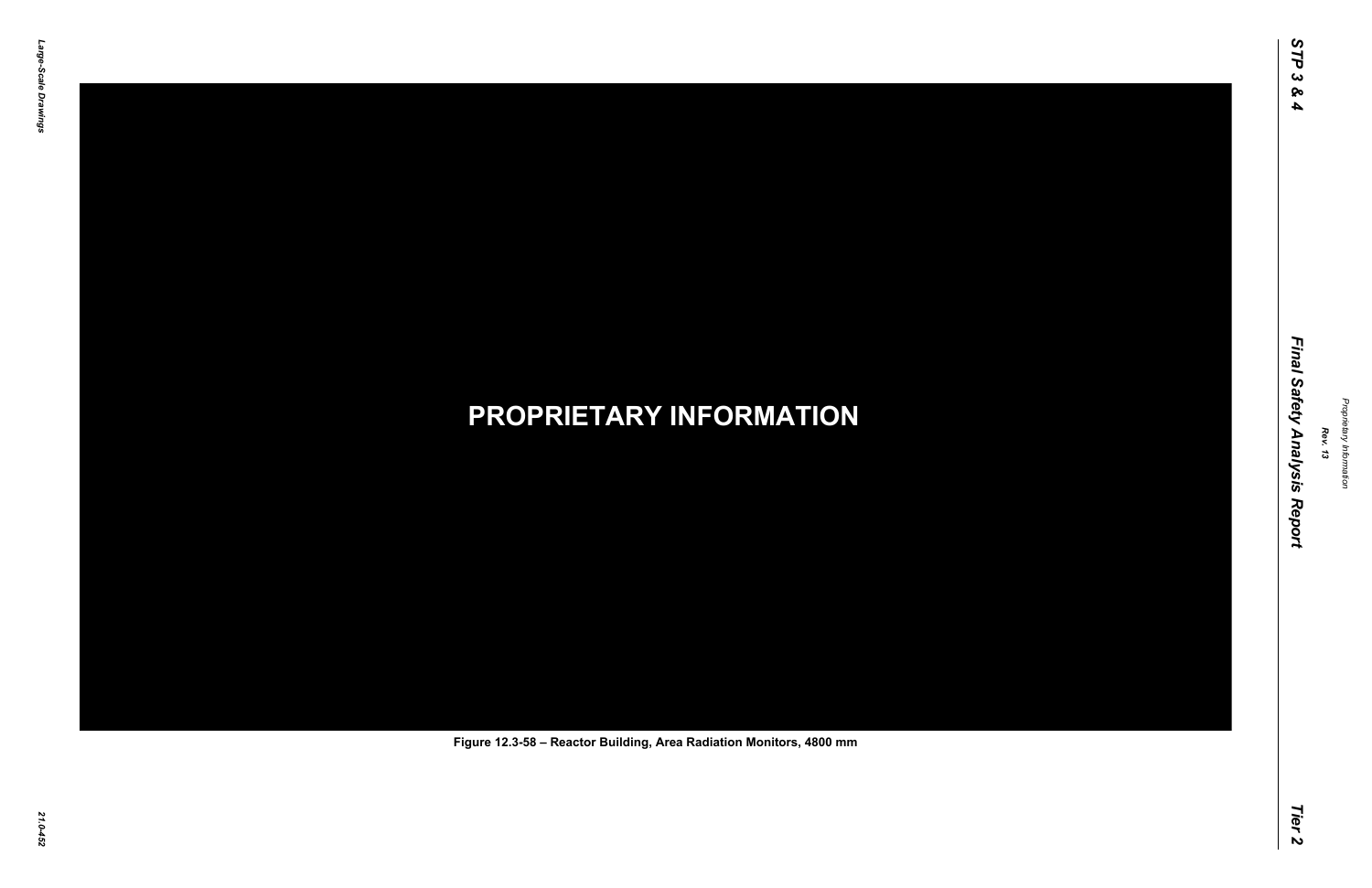# *21.0-453* **PROPRIETARY INFORMATION Figure 12.3-60 – Reactor Building, Area Radiation Monitors, 23500 mm**

*Rev. 13*

### *STP 3 & 4 Final Safety Analysis Report Tier 2* Final Safety Analysis Report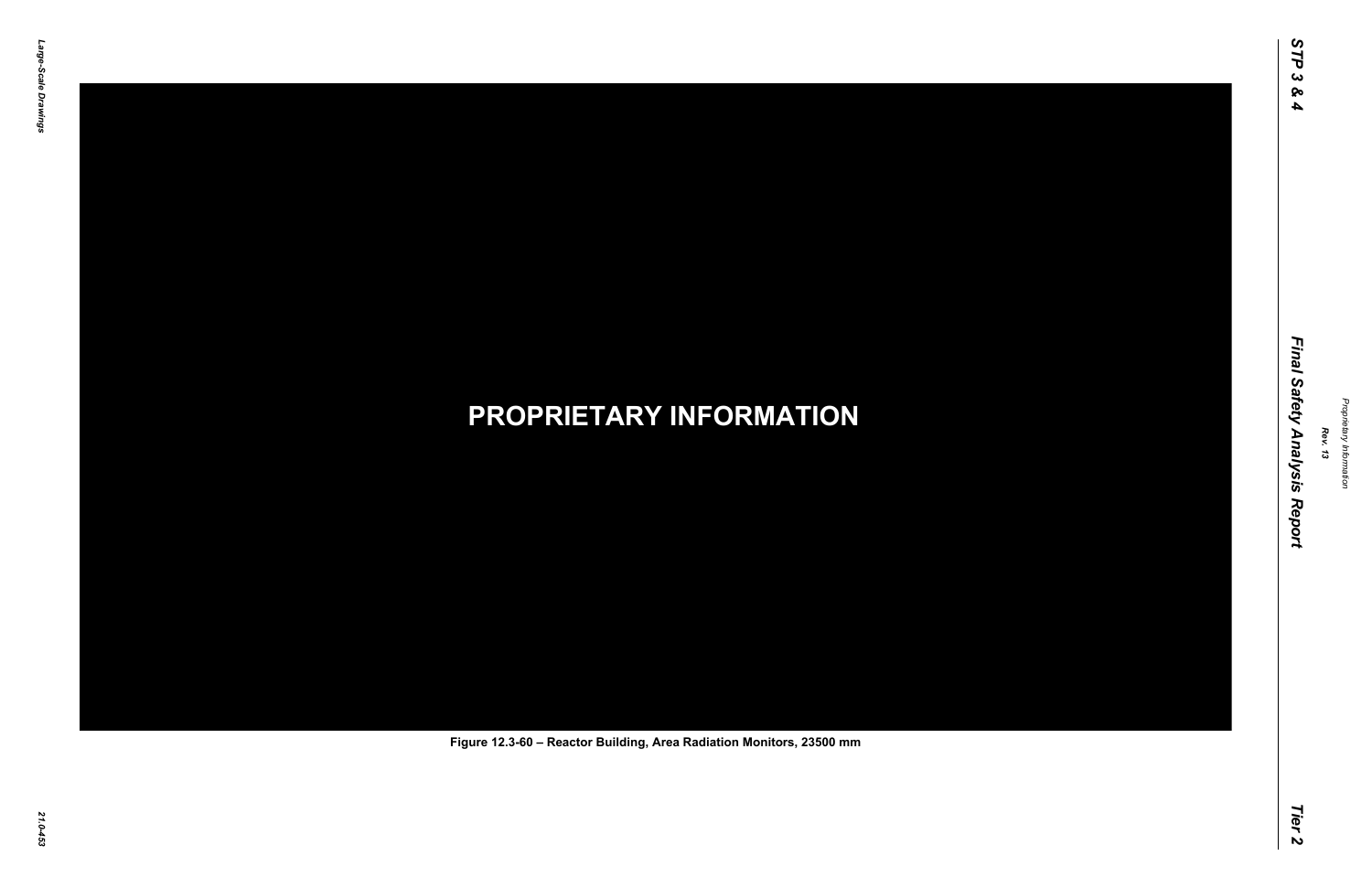# *21.0-454* **PROPRIETARY INFORMATION Figure 12.3-62 – Reactor Building, Area Radiation Monitors, 31700 mm**

*Rev. 13*

### *STP 3 & 4 Final Safety Analysis Report Tier 2* Final Safety Analysis Report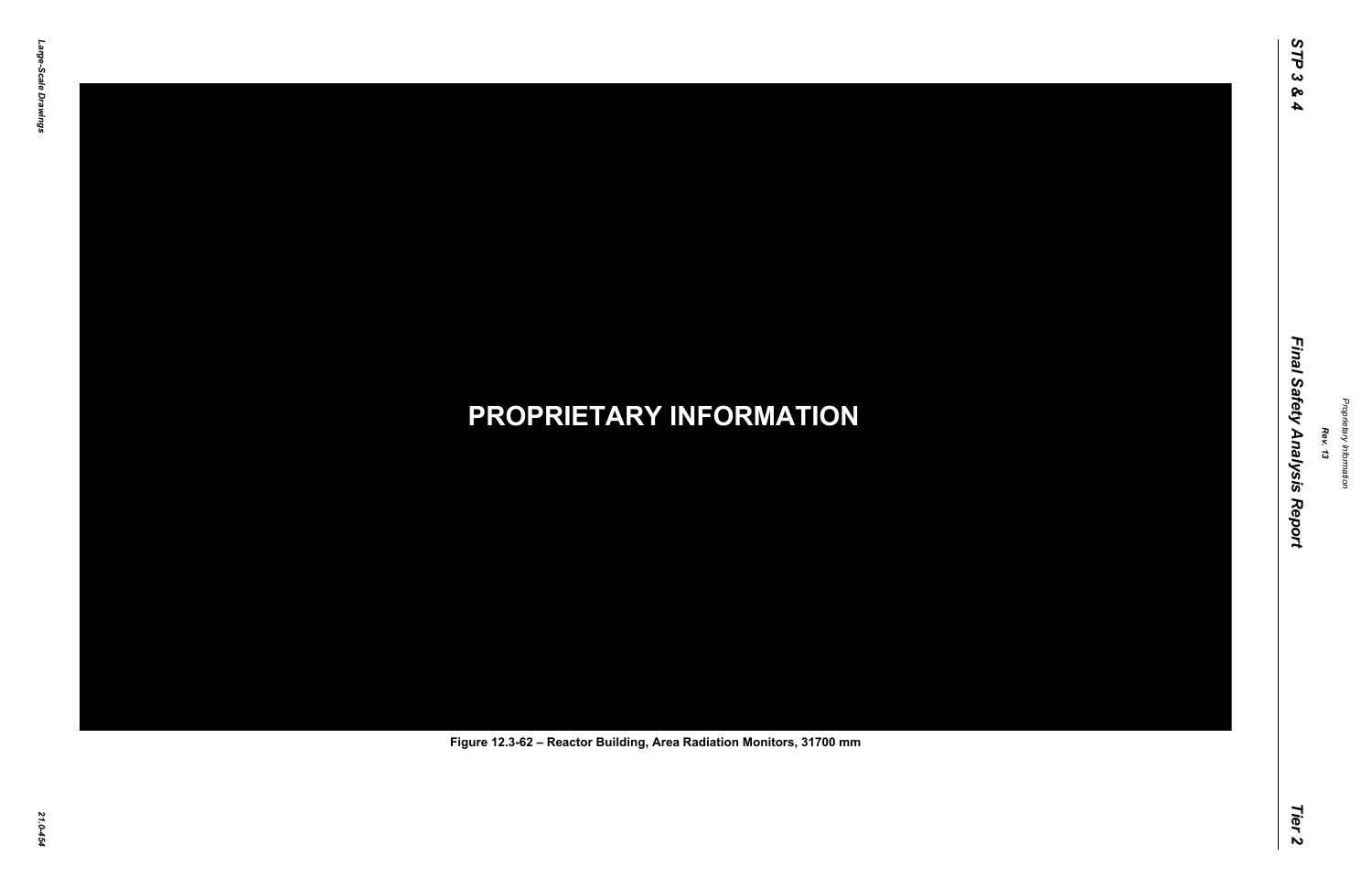# *21.0-455* **PROPRIETARY INFORMATION Figure 12.3-66 – Radwaste Building, Area Radiation Monitors at Elevation 5300 mm**

*Rev. 13*

### *STP 3 & 4 Final Safety Analysis Report Tier 2* Final Safety Analysis Report

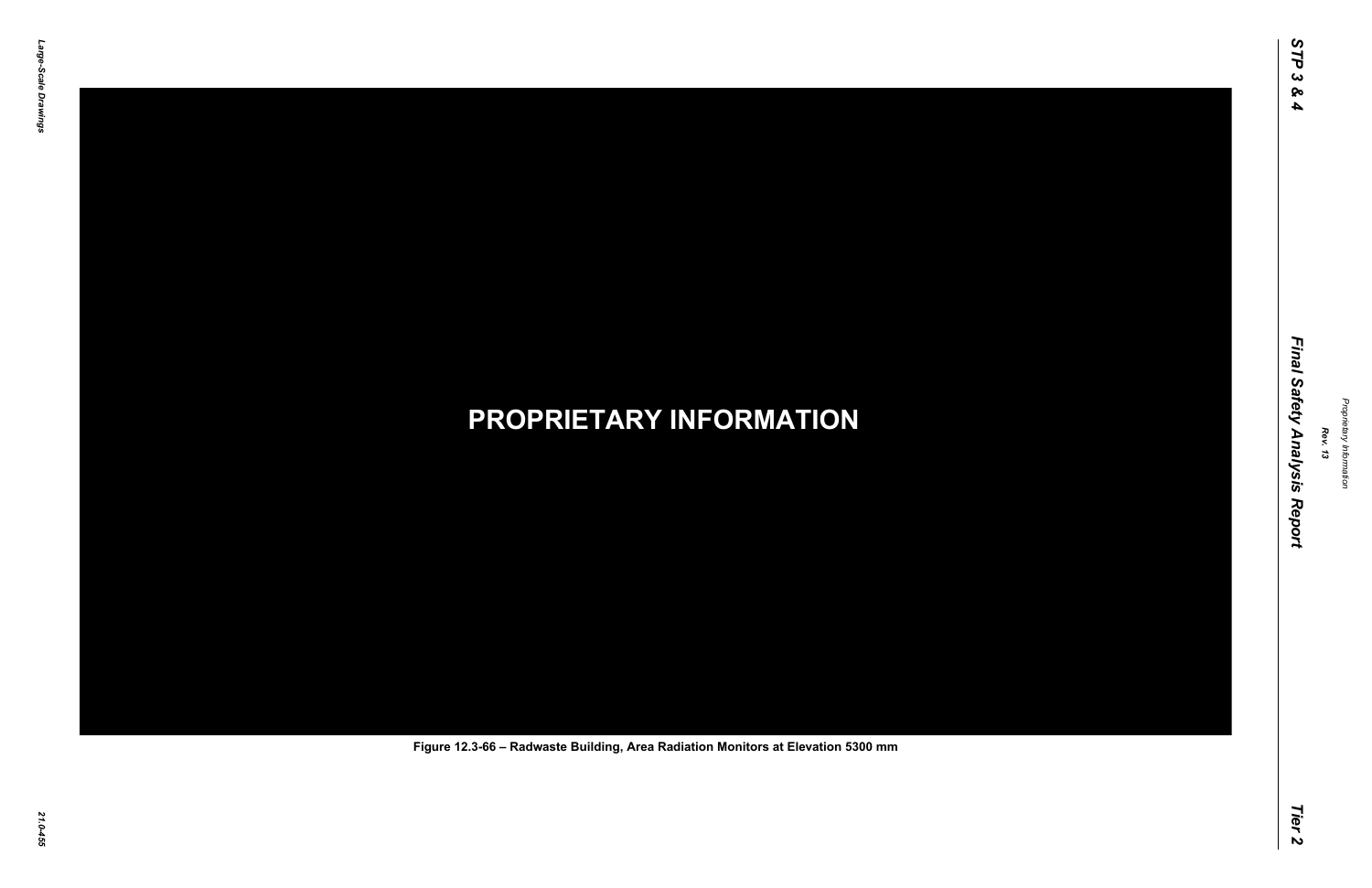# *21.0-456* **PROPRIETARY INFORMATION Figure 12.3-67 – Radwaste Building, Area Radiation Monitors at Elevation 12300 mm**

*Rev. 13*

### *STP 3 & 4 Final Safety Analysis Report Tier 2* Final Safety Analysis Report

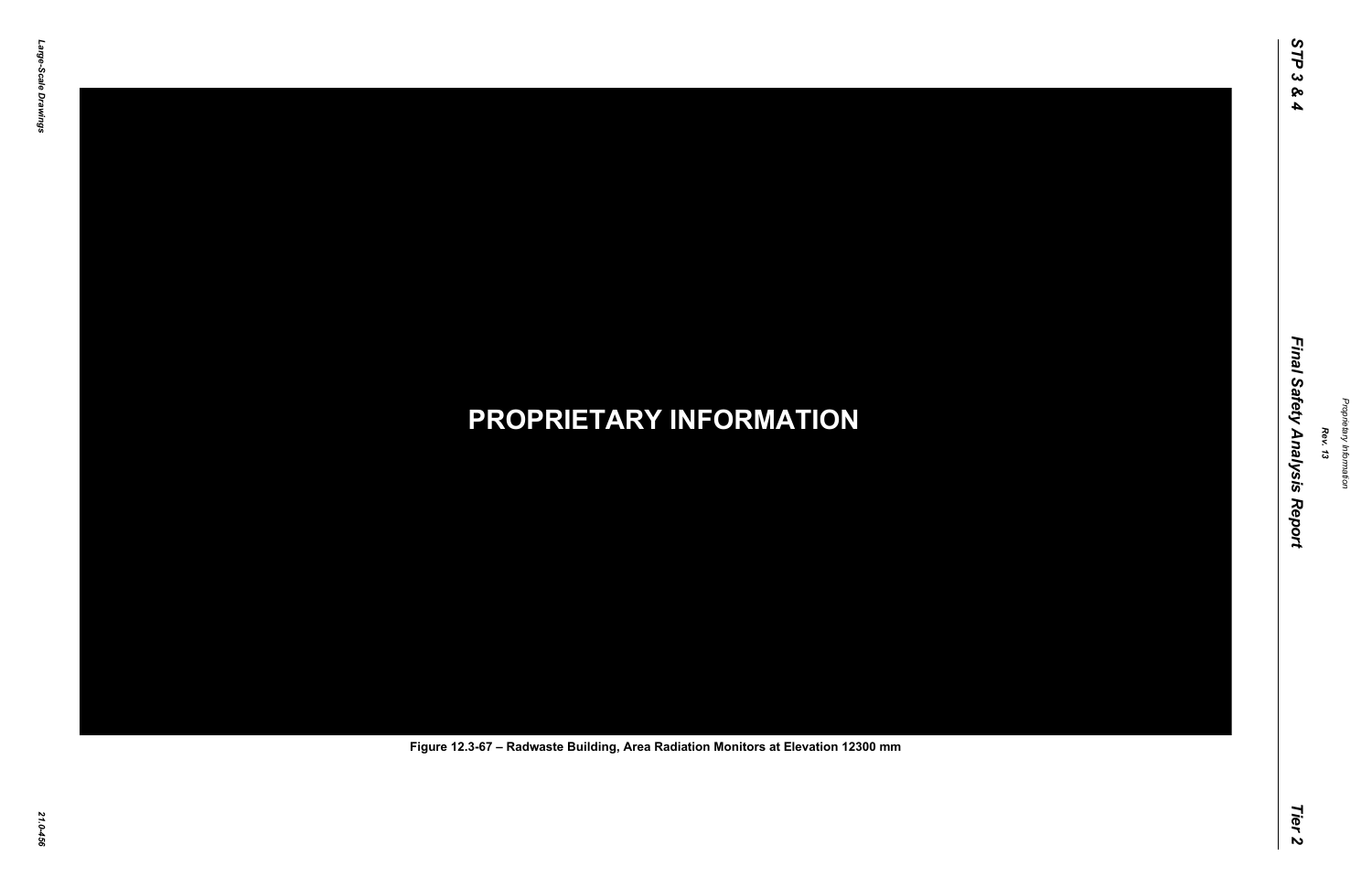# *21.0-457* **PROPRIETARY INFORMATION Figure 12.3-68 – Turbine Building B1F Floor Level, Area Radiation Monitors, Elevation 2300 mm**

*Rev. 13*

### *STP 3 & 4 Final Safety Analysis Report Tier 2* Final Safety Analysis Report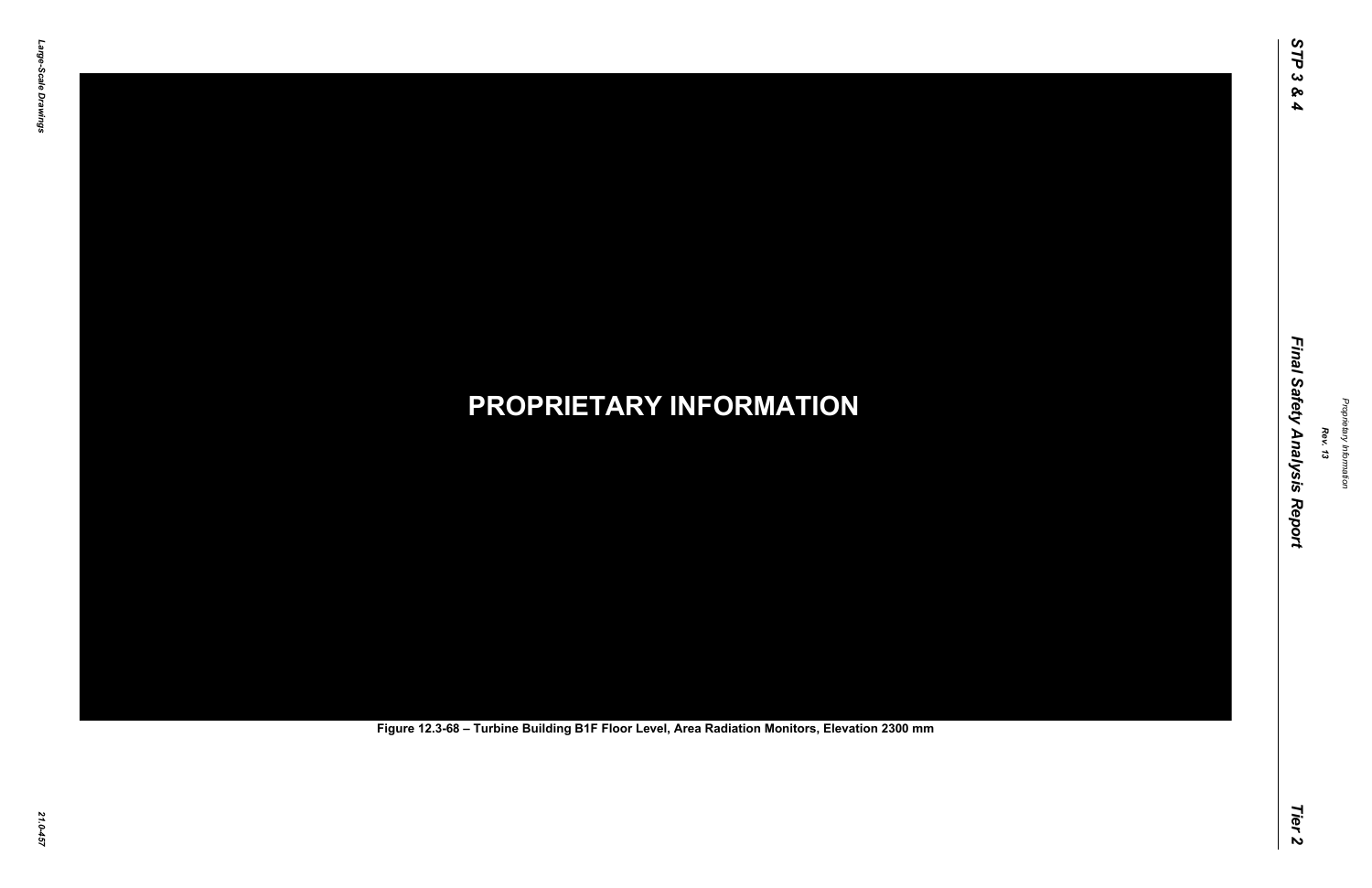# *21.0-458* **PROPRIETARY INFORMATION Figure 12.3-69 – Turbine Building MB1F Floor Level, Area Radiation Monitors, Elevation 6300 mm**

*Rev. 13*

### *STP 3 & 4 Final Safety Analysis Report Tier 2* Final Safety Analysis Report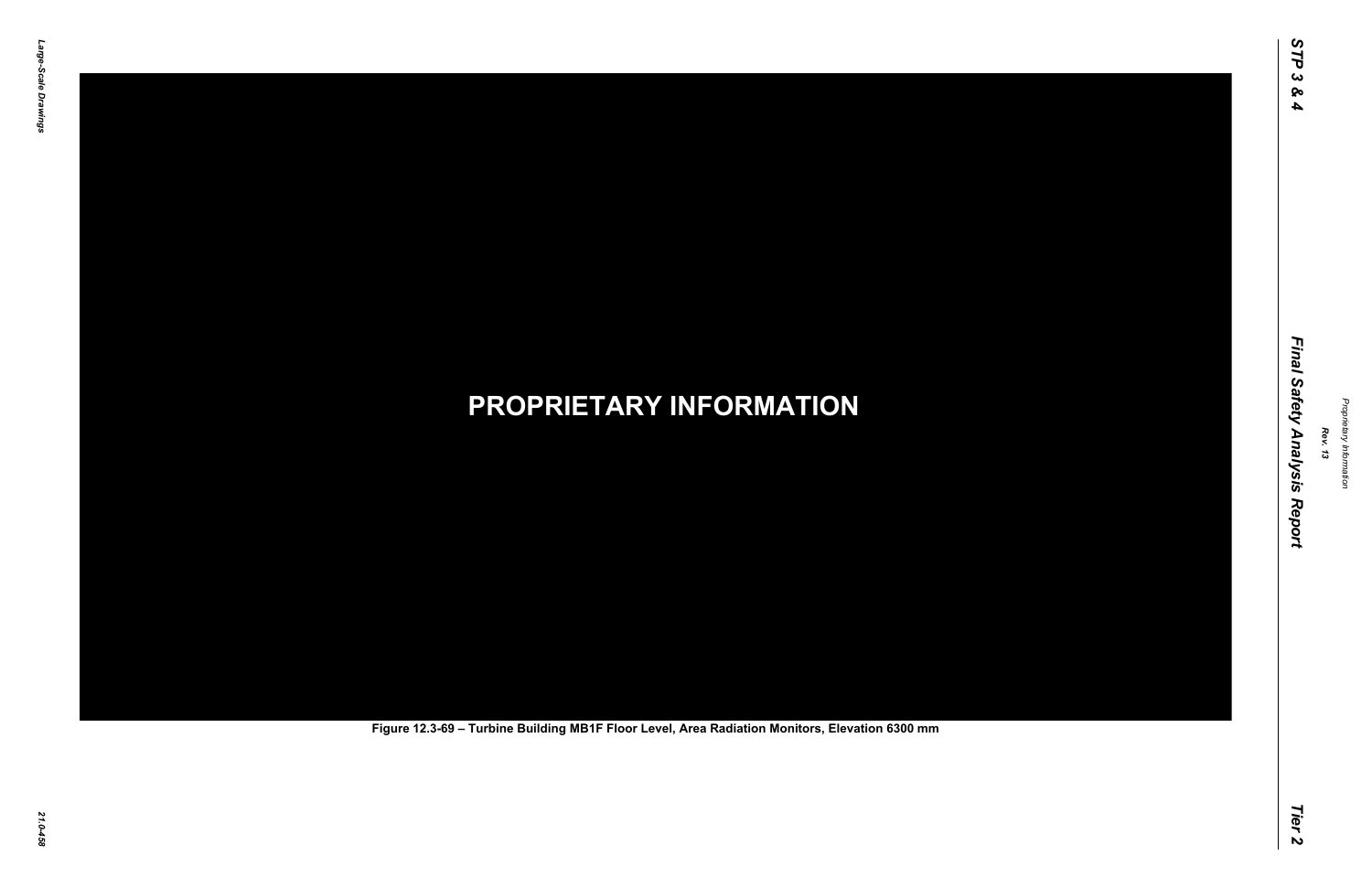# *21.0-459* **PROPRIETARY INFORMATION Figure 12.3-70 – Turbine Building 1F Floor Level, Area Radiation Monitors, Elevation 12300 mm**

*Rev. 13*

### *STP 3 & 4 Final Safety Analysis Report Tier 2* Final Safety Analysis Report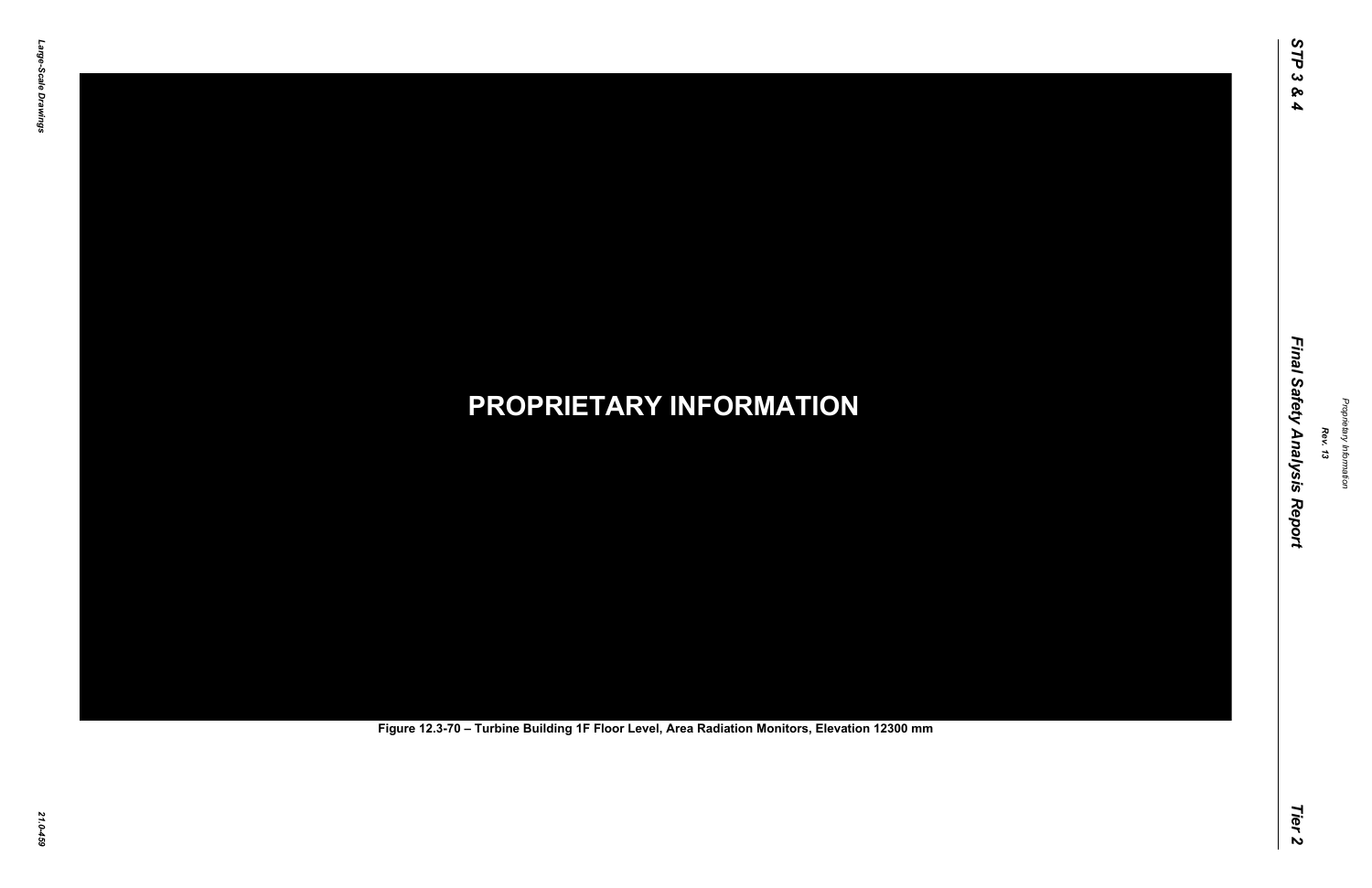# *21.0-460* **PROPRIETARY INFORMATION Figure 12.3-71 – Turbine Building 2F Floor Level, Area Radiation Monitors, Elevation 19700 mm**

*Rev. 13*

### *STP 3 & 4 Final Safety Analysis Report Tier 2* Final Safety Analysis Report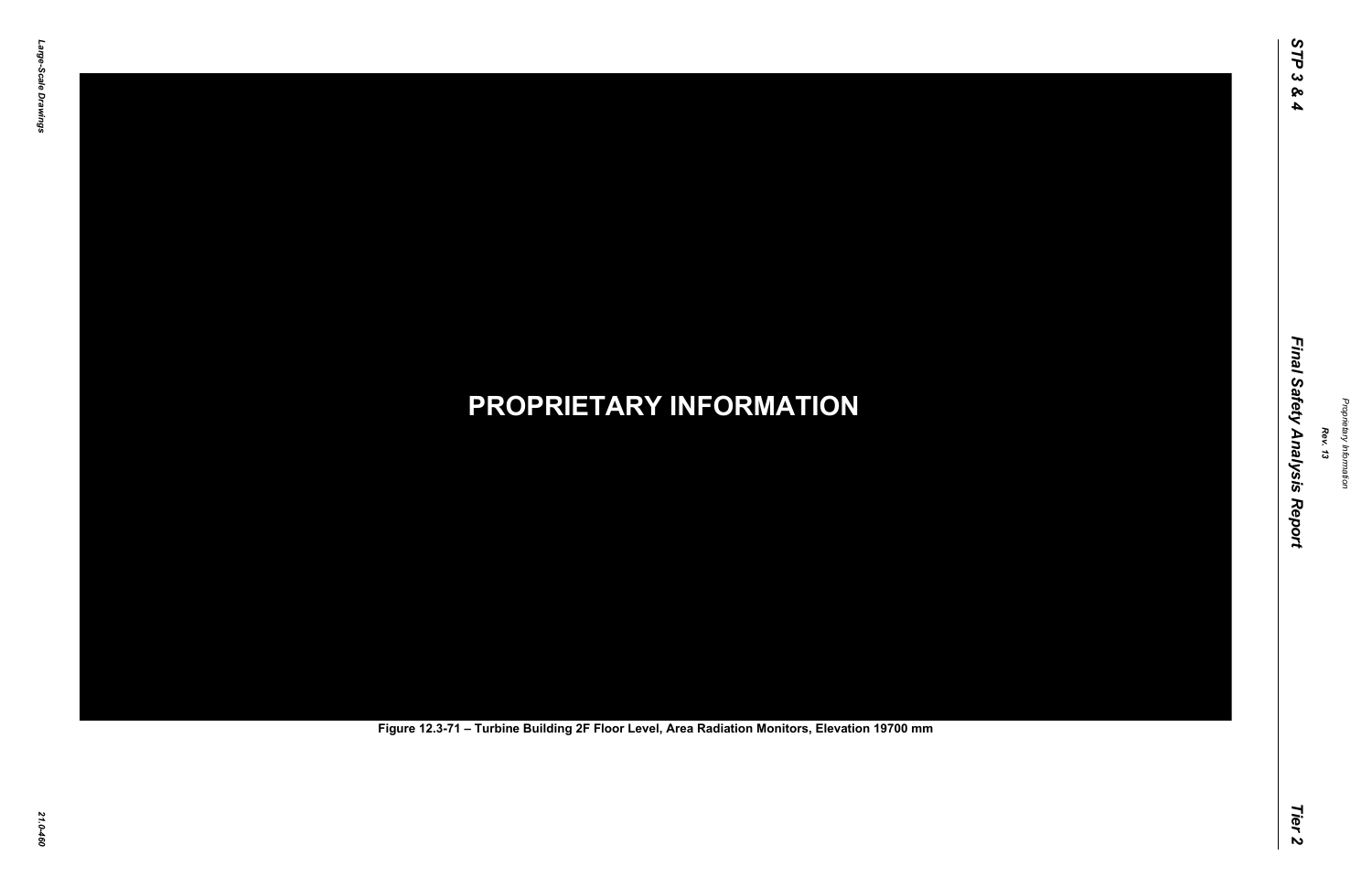# *21.0-461* **PROPRIETARY INFORMATION Figure 12.3-72 – Turbine BUilding 3F Floor Level, Area Radiation Monitors, Elevation 27800 mm**

*Rev. 13*

### *STP 3 & 4 Final Safety Analysis Report Tier 2* Final Safety Analysis Report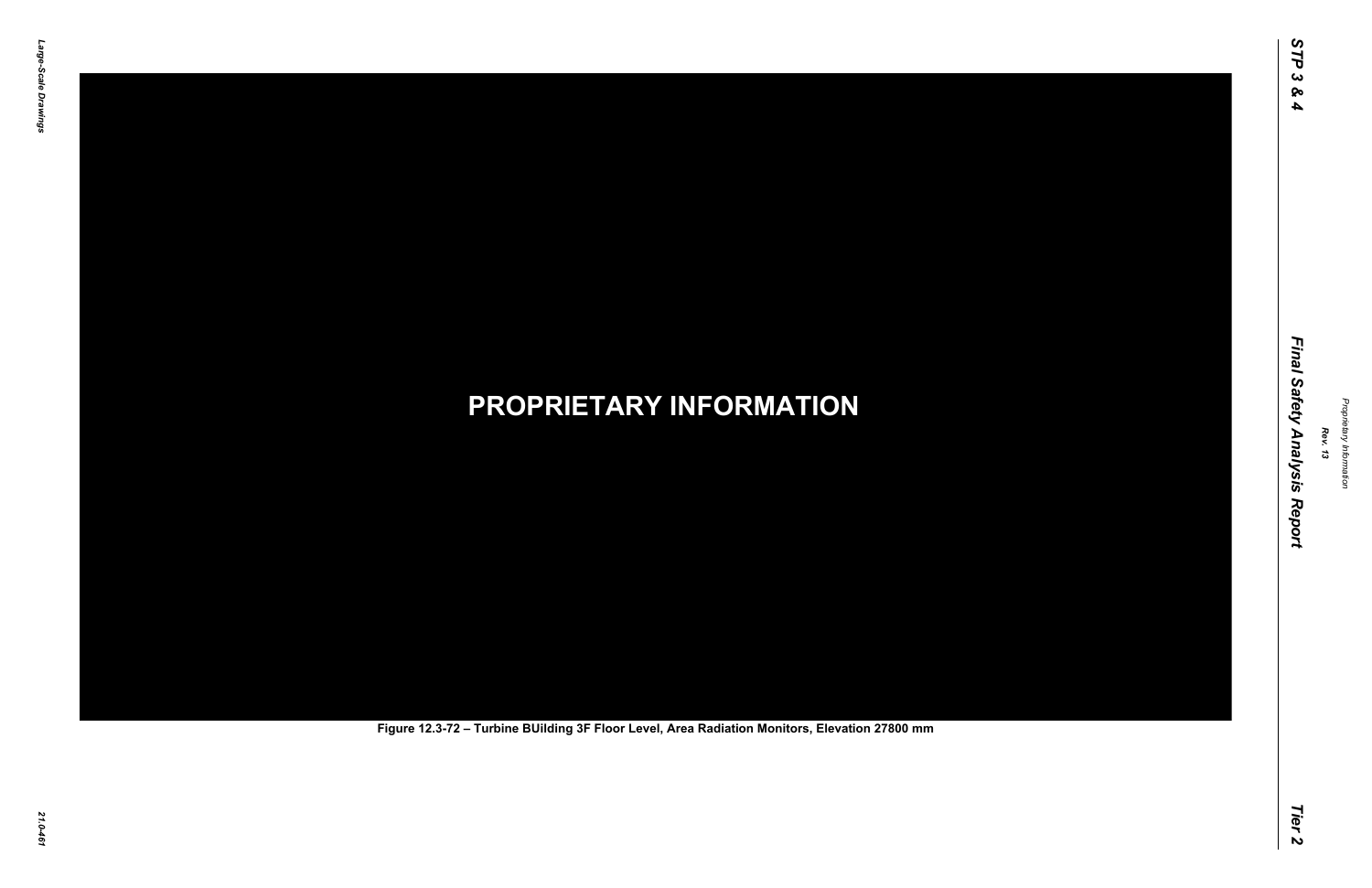# *21.0-462* **PROPRIETARY INFORMATION Figure 12.3-73 – Turbine Building, Area Radiation Monitors, Longitudal Section B-B**

*Rev. 13*

### *STP 3 & 4 Final Safety Analysis Report Tier 2* Final Safety Analysis Report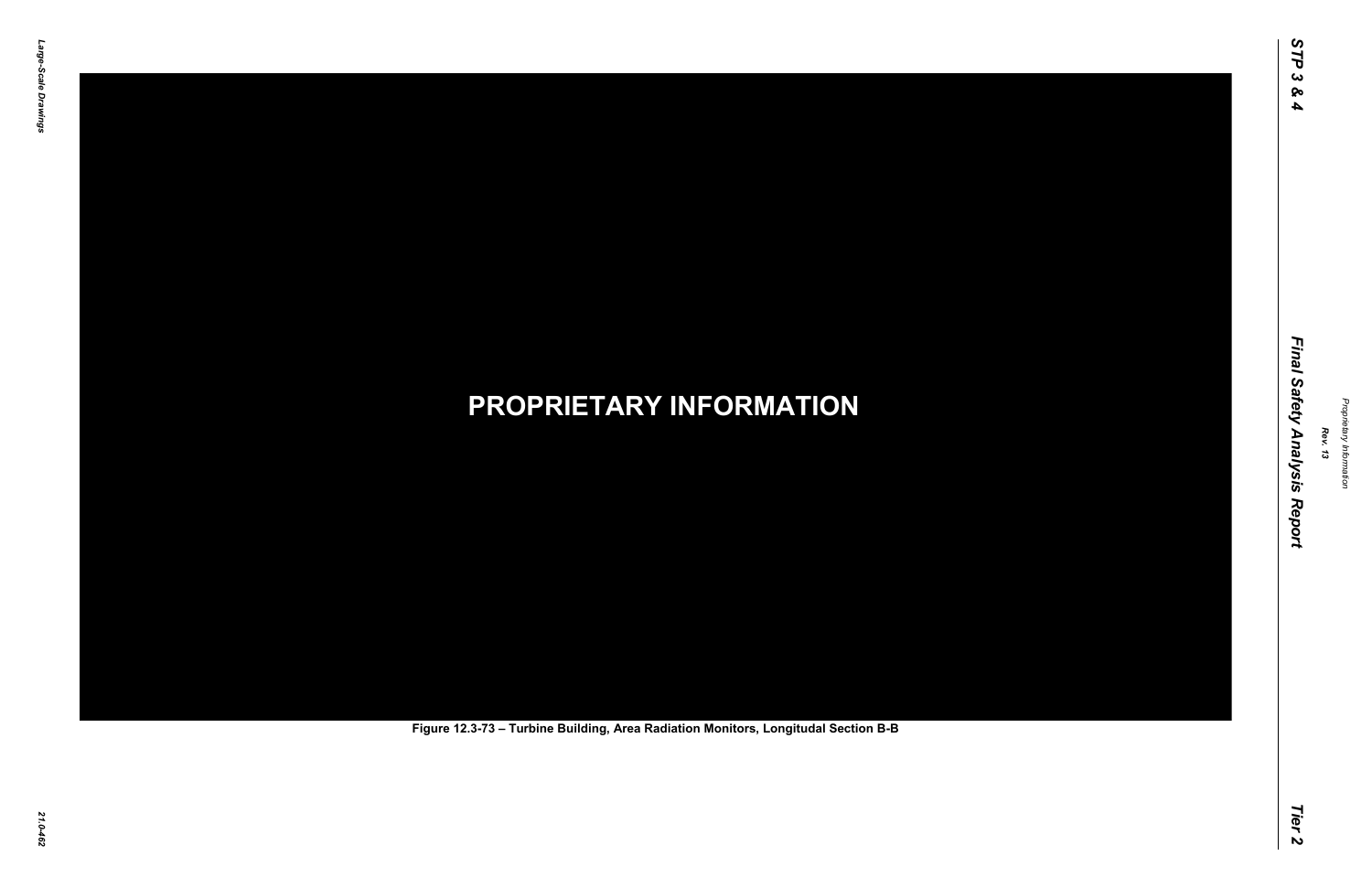# *21.0-463* **PROPRIETARY INFORMATION Figure 12.3-75 – Turbine Building, Radiation Zone Map, at Elevation 38300 mm**

*Rev. 13*

### *STP 3 & 4 Final Safety Analysis Report Tier 2* Final Safety Analysis Report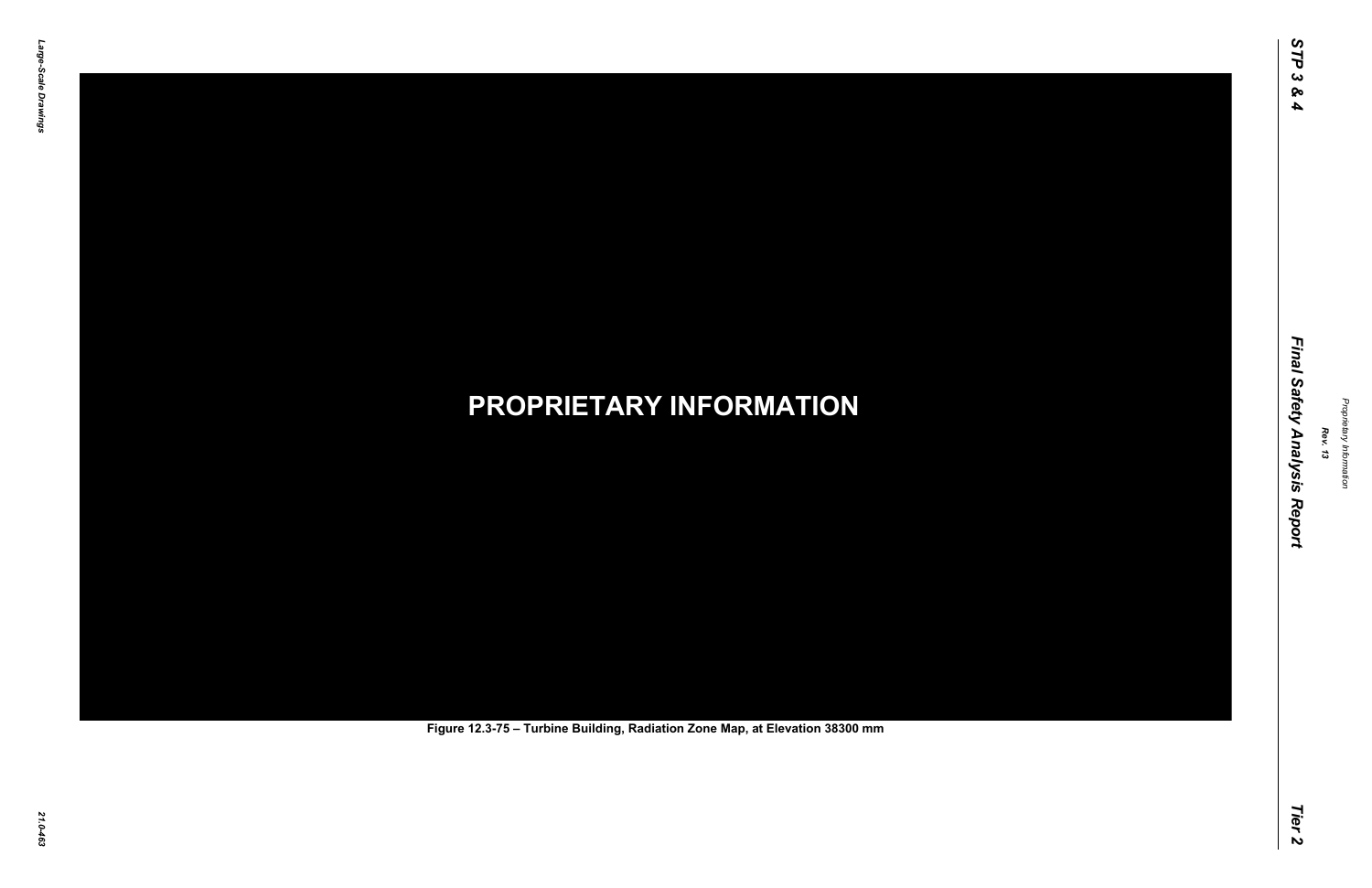# *21.0-464* **PROPRIETARY INFORMATION Figure 12.3-76 – Turbine Building, Radiation Zone Map, at Elevation 47200 mm**

*Rev. 13*

### *STP 3 & 4 Final Safety Analysis Report Tier 2* Final Safety Analysis Report